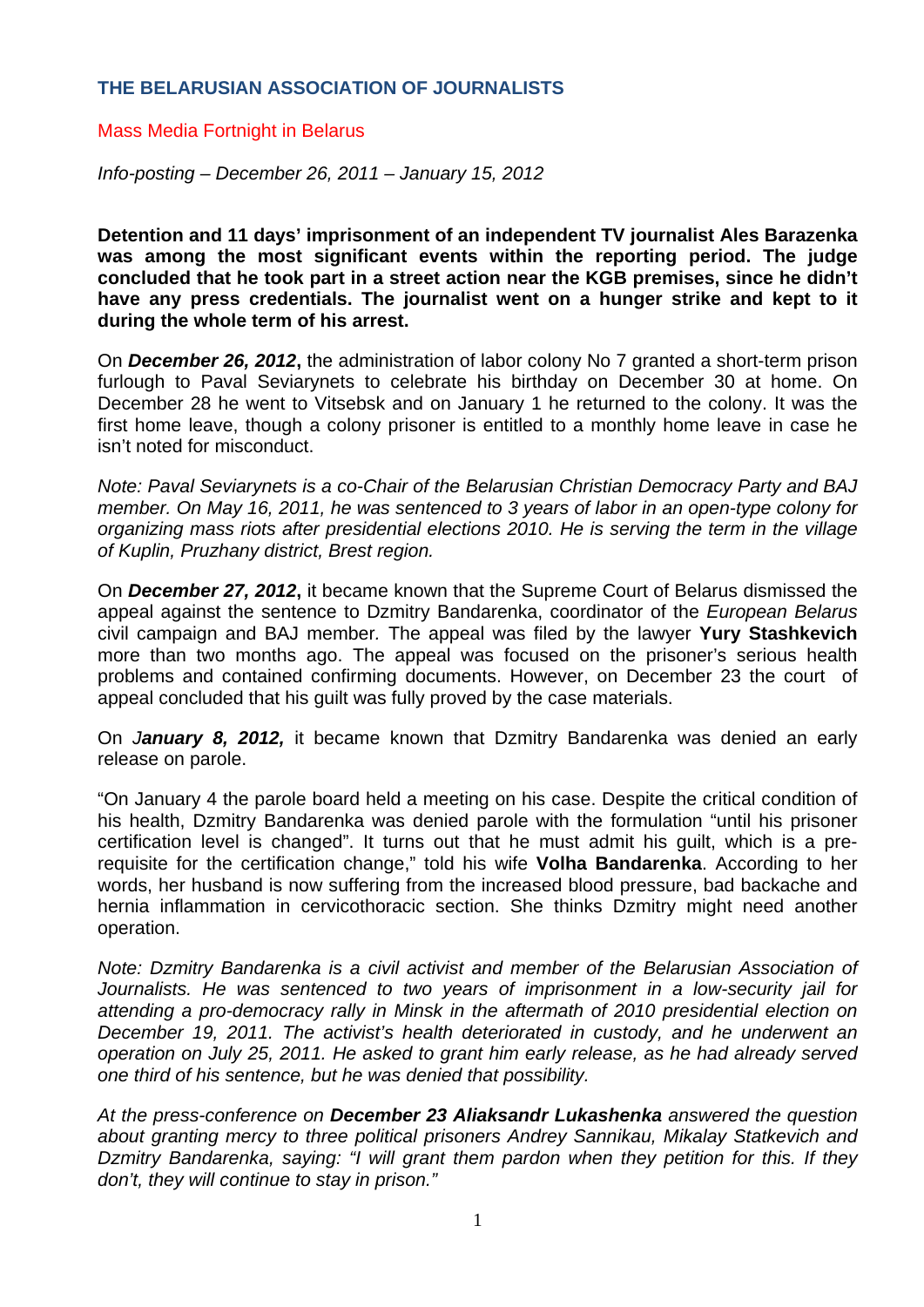On *December 27, 2011,* the *Infrom-progulka* independent regional newspaper correspondent **Mariya Yurko** was not permitted to attend the session of Luninets District Council. The reporter duly informed the Chairperson of the District Council **Vital Adzishchau** that she had intended to attend the session (The mandatory procedure was approved by the Chairman's instruction, dated January 24, 2011.). However he refused to issue the permit to Mariya Yuro, disregarding the fact that the journalist had been accredited at the same local self-governmental structure. He referred to the ban, approved by the Deputy Chair of Luninets District Executive Committee **Viktar Rafailovich**, prohibiting the independent outlet journalists to attend the sessions, and in general to give them any information, related to the official authorities.

On *December 27, 2011,* it became known that the '*Beltelecom'* national telecommunications operator started to block Internet access for organizations which didn't change settings of their DNS-servers. The first cases were registered in Vitsebsk region. Port 53 was blocked. (It is used for sending requests to DNS servers.) Besides, the Internet connection was disabled, when automatic settings were applied. However, it was still possible to surf the Web with the "recommended" settings, except for the blacklisted websites like charter97.org and the Belarusian partisan. The users complained that many social networks, antivirus database websites etc were also blocked. Beltelecom did not provide any official explanations of the accidents at that.

On *December 27, 2011* a public distributor of *Vitebskiy Kurier* independent newspaper **Tamara Kandakova** appealed against the sentence of Vitsebsk region court. She was fined 700 thousand Br for breaking the order of distributing mass media production.

T. Kandakova disagreed with the judge **Ina Hrabouskaya,** who concluded that since *Vitebskiy Kurier* was a foreign newspaper, it needed a special permit for distribution in Belarus. Kandakova says that the newspaper is published in Smolensk, which is a city within the Belarus – Russia Union State.

The court didn't decide what to do with the seized 151 copies of *Vitebskiy Kuryer* though.

In the meanwhile, a new incident with the arrest of *Vitebskiy Kuryer* newspaper copies occurred on *January 13, 2012*. First, the traffic police stopped and searched the car of the Editor-in-chief of *Vitebskiy Kurier* **Aleh Barshcheuski**. As there were no newspapers in the car, the policemen made up a police report on the dirty car number. A little bit later the car of the newspaper Director **Viktar Ramniou** was stopped where the police found 10 thousand newspapers. The car was arrested and sent to the car pound and the newspapers were confiscated.

The website **www.charter97.org** underwent a cyber-attack at 5 p.m. Minsk time on *December 29, 2011*.

The criminals got access to the administrative part of the content management system, deleted some materials and posted a fake article about Iryna Khalip and her husband Andrey Sannikau, an imprisoned ex- presidential candidate.

According to the technical support of the website, the server and the software component of the website were not cracked. Examination showed that the hackers used a password to the administrative part. A part of the archive was erased for several months in December 2011.

*Note: www.charter97.org is based in Lithuania, where its Editor-in-chief Natallia Radzina has been granted political asylum. She faced criminal prosecution for the alleged participation in mass riots in Minsk on December 19, 2011.*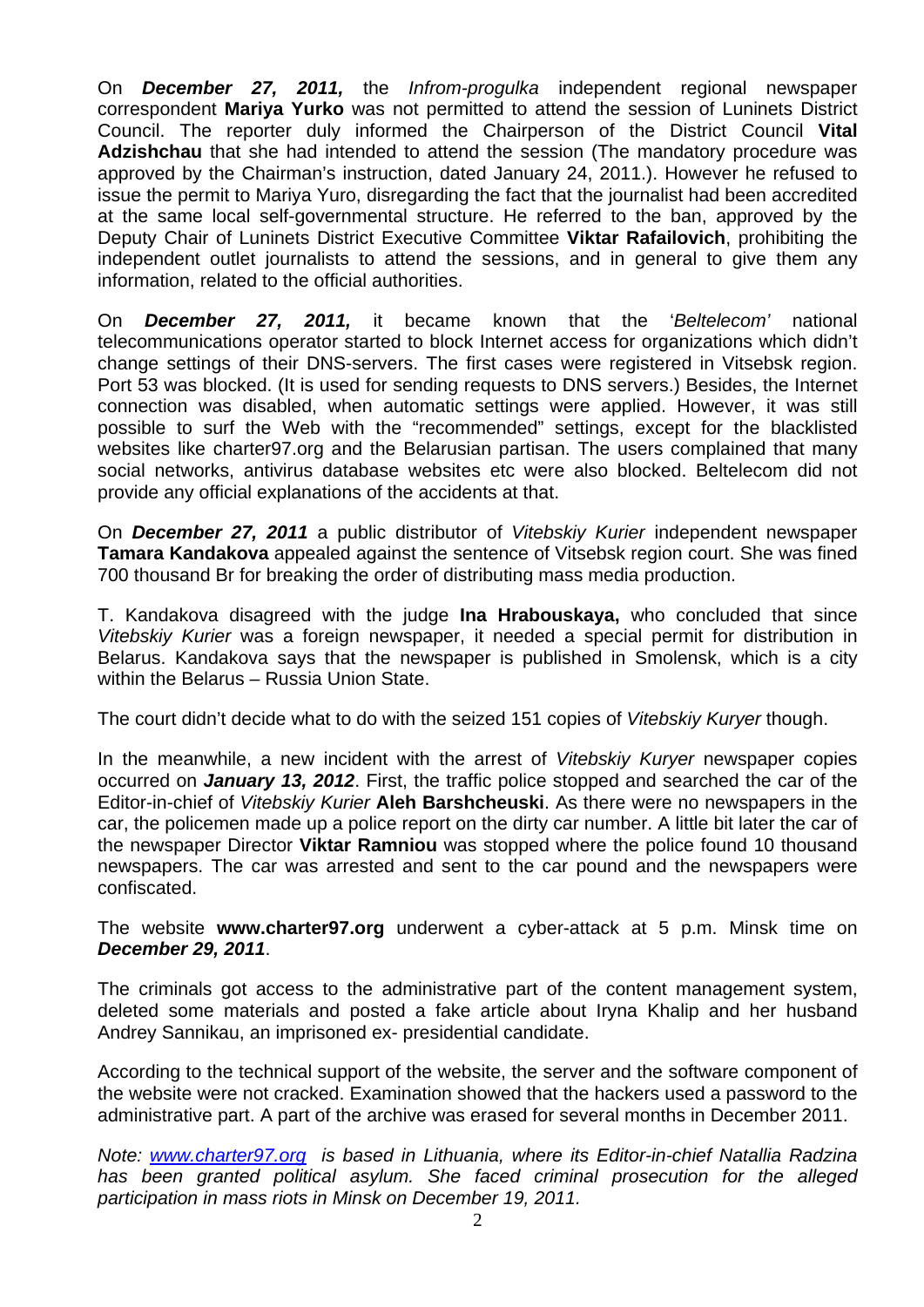On *December 30, 2011***,** BAJ received an official refusal from the Ministry of Home Affairs to hold a meeting between journalists and law-enforcement agencies to discuss professional security measures. The letter signed by **K. Shalkevich**, Head of the Information and Public Relations Board of the MHA, says that the Ministry "finds it unnecessary" to hold such a meeting.

*Note: on December 12 BAJ sent a letter to the Minister of Home Affairs Anatol Kuliashou, asking to arrange a meeting between law enforcement representatives and journalists to discuss the problem of "relations between journalists and police officers, the police'information group' activities, the need to single out mass media representatives from the crowd during street protest actions etc."* 

As reported on *January 3, 2012***,** the management of Luninets District Social-Pedagogic Center and Orphanage refused to cooperate with the 'Inform-progulka' local non-state weekly. Traditionally, the newspaper journalists had arranged Christmas charity actions for the orphans from the Center in the past. However, the Center's director Natallia Tsikhaya refused to continue cooperation with the periodical edition this time, referring to the received ban from the anonymous official authority.

On *January 5, 2012*, the judge Volha Bielavus from Beshankovichy District Court fined the founder and the publisher of 'Kryvinka' small-circulation newspaper Heorhi Stankevich 1,400,000 Belarusian rubles (approx. EUR 130) for distributing the periodical edition without the output data.

Heorhi Srankevich refused to take part in the trial and left the courtroom in protest against violation of his rights. The judge declined the petition of the lawyer to represent the plaintiff in the court hearings at that.

It is worth mentioning that Heorhi Stankevich was detained by police, while delivering the newspaper copies to the readers on November 5, 2011. According to the police, the anonymous phone complainants were angered by the fact that they had not subscribed to the newspaper, but found it in their mail-boxes.

Internet-related amendments to the Code on Administrative Offences of Belarus and the Procedural Executive Code on Administrative Offences came into effect on *January 6, 2012*.

Correspondingly, the Internet service providers may be fined for failing to restrict access of Internet service users to the banned information.

Also, administrative penalties will be applied in relation to data transmission operators, cybercafés and computer clubs in case they fail to identify the subscribers' devices and/or users of Internet services in cybercafés, or fail to record and store information about the subscribers' devices, the Web-users' personal data, and information about the provided Internet services.

The responsible officials from the Ministry of Internal Affairs, the KGB, the State Controlling Committee, and the Tax Inspectorate have been authorized to draw up reports on legal breaches in case of need.

A journalist Tatsiana Bublikava was detained for contempt of court in Pershamayski District Court of Minsk on *January 6, 2012*. The media worker was kept in custody for three hours. As soon as the reporter was released from detention, the law enforcement agents notified her about their intention to send a summons to appear in court to her by post.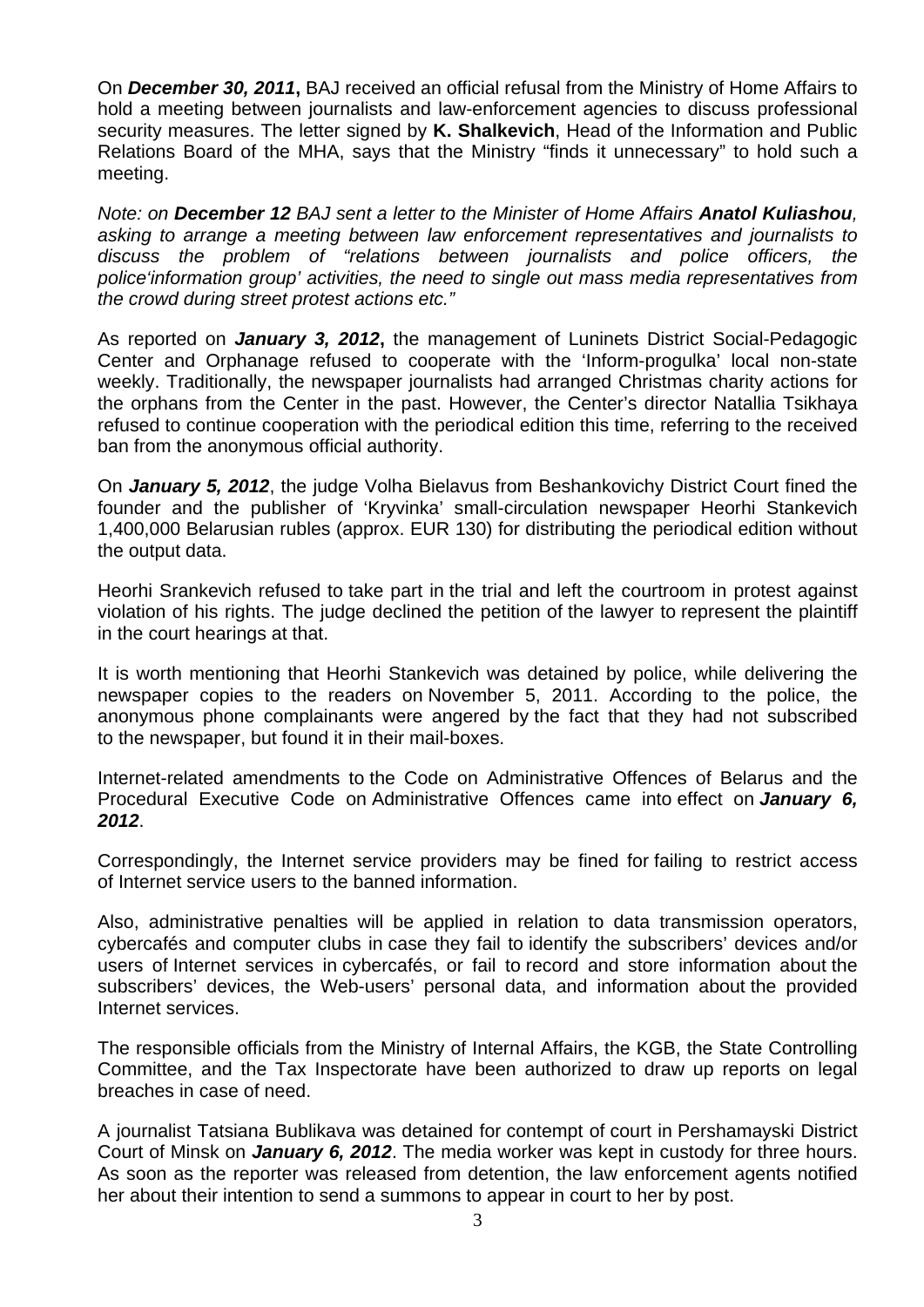The incident took place at a court's hearing of a civil case against the Belarusian TV and Radio Company.

"I was angered by the whole judicial process, and finally I expressed aloud my indignation and left the courtroom."

Just after that a court clerk came out and told her that the judge had decided to punish her for contempt of court.

As reported on *January 6, 2012***,** the 'BelSel' Joint Venture Company Ltd. (DIALLOG™) started disabling the users' access to a number of independent news Web-sites.

It should be underscored that filtering of Web-sites for natural persons can be done exclusively on the Web-users' requests. The provider's unauthorized disabling of access to Web-resources is illegal.

As reported on *January 6, 2012*, nobody else apart from the Editor-in-Chief of *Intex-Press*  independent newspaper Uladzimir Yanukevich (Baranavichy, Brest region) was accredited to take part in sessions of Baranavichy City Executive Committee this year. It is the first time such a strict limitation is imposed on journalists of *Intex-Press* weekly.

The editor's board was informed about the innovation by a letter dated January 4 and signed by the head of the Ideological department Tatsiana Zhytko.

Also the newspaper found some unexpected complications in relation with Baranavichy City Department of Internal Affairs. On *January 6, 2012* the correspondent Natallia Semianovich, who specializes in police reporting, was told that the newspaper would not be provided with information from the police department. She was told unofficially that this is the City Executive Committee that insisted upon the cooperation breakup between the local police and the independent news outlet.

An independent cameraman Ales Barazienka was detained, while reporting from a solidarity action with political prisoners near the KGB premises in Minsk on *January 8, 2012*. Firstly, the journalist was taken to the KGB building. Then, he was convoyed to the Central District Police Department and the Pre-trial Detention Center in Akrestsin Street in Minsk.

On *January 9, 2012*, the journalist Ales Barazienka was sentenced to 11 days of administrative arrest for "participation in an unauthorized action" (Article 23.34 of the Code on Administrative Offences of Belarus) by the Central District Court of Minsk. As soon as the verdict was announced, the media worker went on hunger strike.

On *January 12, 2012*, the journalist's attorney submitted an appeal against the initial verdict to Minsk City Court.

It is worth mentioning that Ales Barazenka was also detained on December 19, 2011 near the KGB while making video of the street action, conducted by the Femen female movement activists (Ukraine). The reporter was detained only for three hours and then released on that day.

At the end of October 2011, Ales Barazenka was summoned to the General Prosecutor's Office to have a talk concerning his journalist activity. The justice counselor Pavel Yeliseyeu questioned Ales about his relations to Belsat, but the journalist refused to answer the questions.